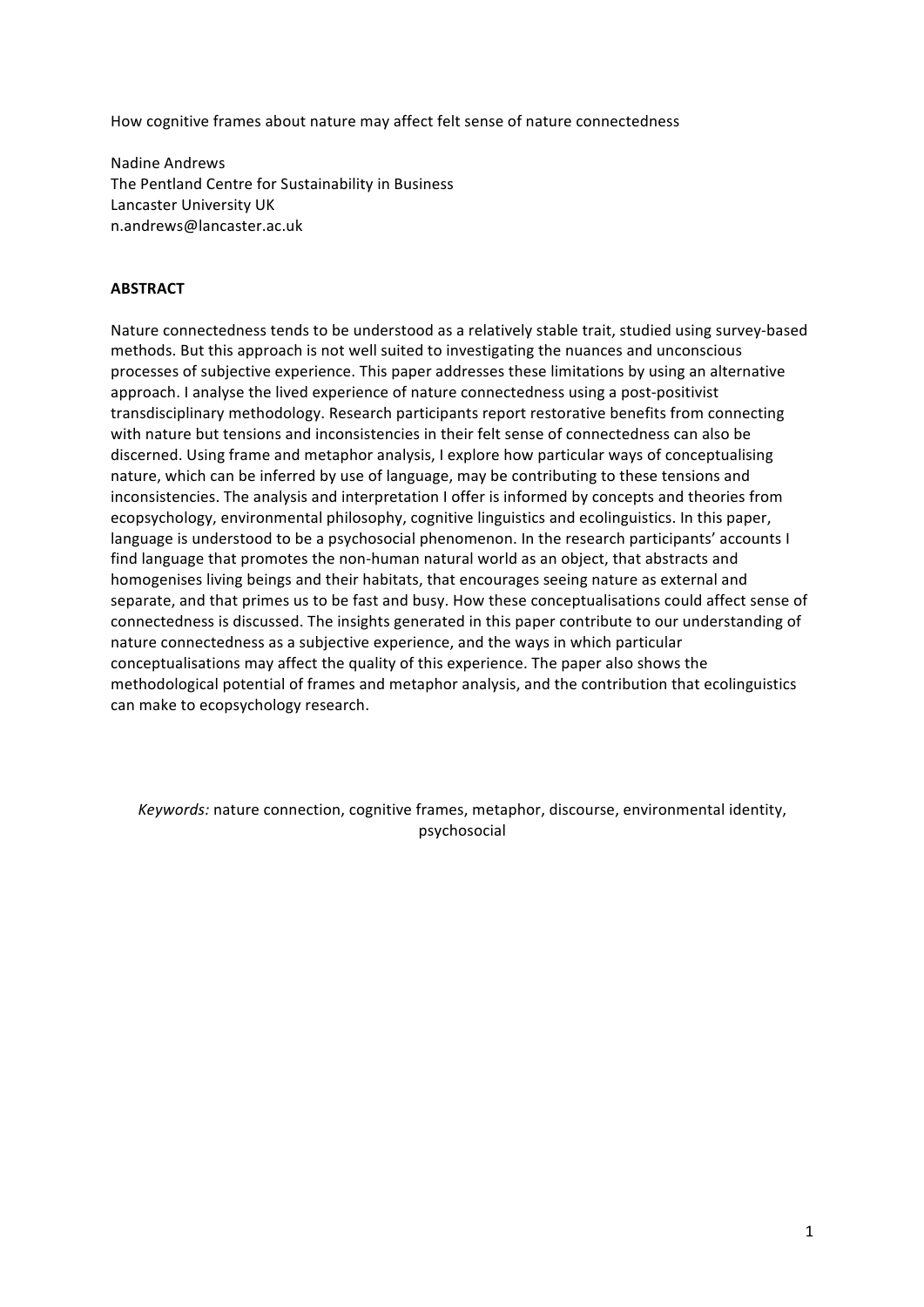## **1 INTRODUCTION**

Nature connectedness refers to the subjective feeling of being in connection with, part of, or associated to, the nonhuman natural world. Capaldi et al (2014) find that the construct tends to be studied in terms of a trait that is relatively stable across time and situations. It is often assumed that personal encounters with the natural world promote or lead to increased trait levels over time (e.g. Nisbet & Zelenski 2011; Schultz et al, 2004; WWF Scotland, 2011), and there is some empirical evidence that supports this (Schultz & Tabanico, 2007). However, in my personal and professional experience as a mindfulness and nature connection teacher and practitioner, I find the subjective felt sense of connectedness can vary widely in quality moment-to-moment. There is some literature that refers to nature connectedness as a state that can fluctuate (e.g. see Nisbet & Zelenski 2011) but this aspect of nature connection has hardly been studied. Given the link that has been found between nature connectedness and wellbeing (see Frumkin 2012 for review), and with pro-environmental values, attitudes and behaviours (e.g. Nisbet et al, 2009), developing greater understanding of factors that can affect the quality of nature connectedness, whether state or trait, is an important area of research. 

A variety of instruments have been developed to research nature connection (Tam 2013). Survey methods dominate (e.g. Mayer & Frantz, 2004; Nisbet et al, 2009) but these are not well suited to capturing the nuance of lived experience, particularly aspects involving unconscious processes. Other approaches have also been used such as implicit association (Schultz et al, 2004) and visual representations of the relationship of self in nature (Schultz, 2001). This paper aims to show the value of an alternative approach for getting below the surface of self-report descriptions: a microdiscourse analysis of lived experience. I draw on a transdisciplinary study with six research participants. I show that although there is evidence of nature connection and its benefits in the participants' accounts, indications of tensions and inconsistencies can also be discerned. I explore and reflect on particular ways of conceptualising nature that could be contributing to these tensions, informed by concepts and theories from ecopsychology, environmental philosophy, cognitive linguistics and ecolinguistics.

An ecolinguistic analysis of the frames and metaphors used by an individual to talk about nature and their relationship with it is rarely studied in the context of nature connectedness, and it is an approach that is under-used in ecopsychology research. The Nature Language project for example has a different focus, which is to generate patterns of human-nature interaction (Kahn et al, 2010). The insights that emerge through this methodology contribute to our understanding of nature connectedness as a subjective experience, and the ways in which particular conceptualisations may affect the quality of this experience. However, the interpretations offered in this paper are exploratory, and further experimental research is required to test the relationship between the quality of felt nature connectedness and particular ways of conceptualising experience.

# **2 METHODOLOGY**

## **2.1** About the study

The study upon which this paper draws was conducted with six sustainability managers with formal roles to influence environmental decision-making in their organisations. Their work ranged from producing environment strategies and policies, delivering energy efficiency programmes to conserving habitats. The participants worked in organisations in the UK and Canada, in the public and third sectors in local government, social housing, credit union and health care. The participants were selected for their pro-environmental values and identities that were motivating them to do their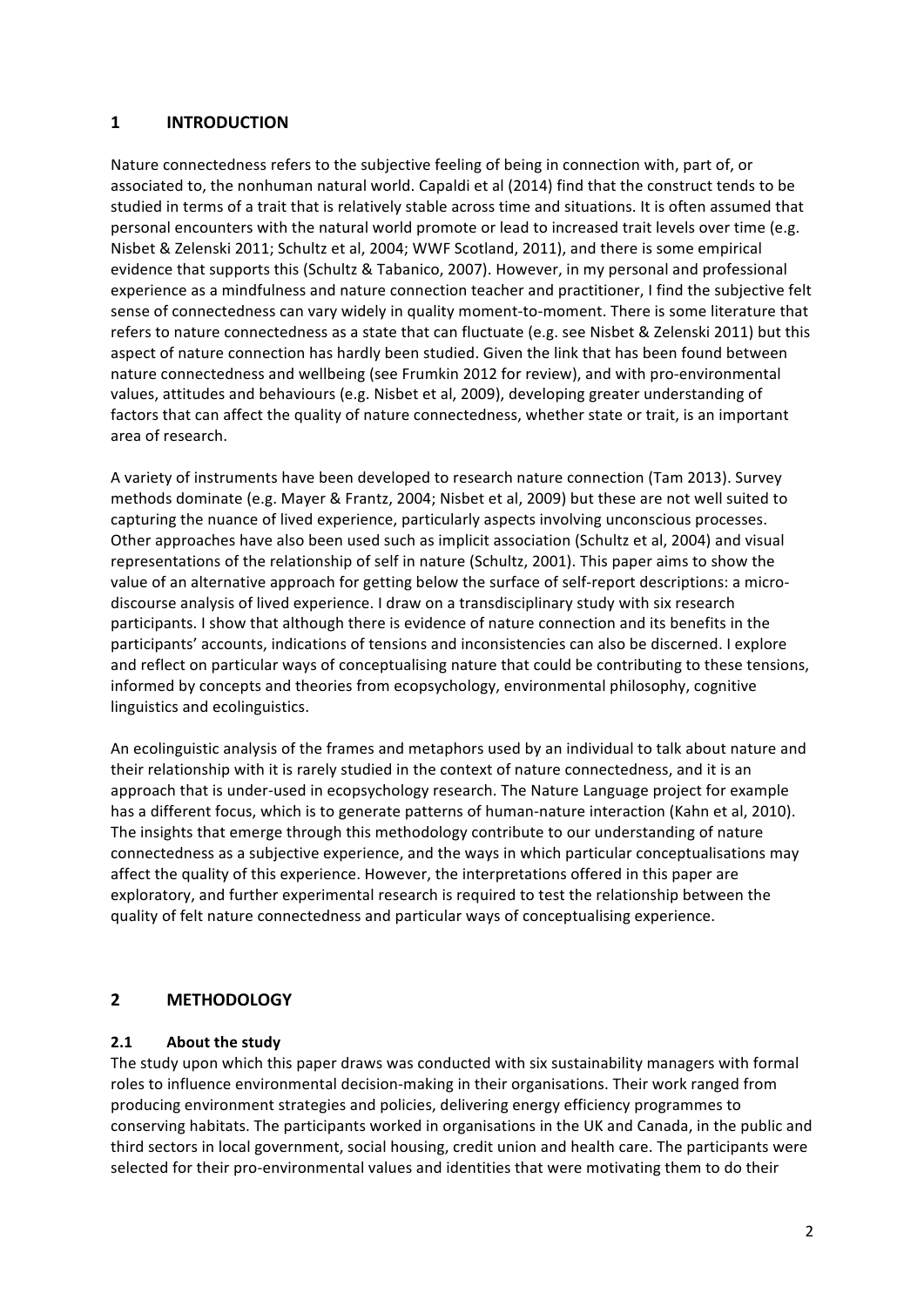jobs. This was discerned during the initial recruitment stage by assessing their responses to open questions about their motivations to work in environmental sustainability and to take part in the study, and by their responses to a survey comprising the Connection with Nature Scale (Mayer & Frantz, 2004), plus one item from the Environmental Identity Scale (Clayton, 2003) and two items from the New Environmental Paradigm revised scale (Dunlap et al, 2000). This sample can be regarded as homogenous and purposive in three main ways. Firstly, the participants share an orientation to pro-environmental values and work in formal roles to influence environmental practices. Secondly, public and third sector organisations share the characteristic of not providing services for the purpose of creating profit. And thirdly, the UK and Canada can both the characterised as industrial growth societies with dominant economic frames about nature (Goatly, 2007; Dunlap, 2008; Dryzek, 1997; Lakoff, 2010). In Interpretative Phenomenological Analysis (IPA), which was the methodological framework for study, a sample size of six is regarded as sufficient due to the close detail analysis of each case (Smith, Flowers & Larkin 2009).

The study aimed to gain insight into psychosocial factors affecting congruent enactment of proenvironmental values by the participants in their work to influence organisational practices. Multiple interacting intrapsychic and contextual factors were identified, for example incongruence between the participant's values and goals and those of their organisation, and coping strategies of identity work and regulation of emotion about ecological crisis. These factors, and their interactions, are reported elsewhere (Andrews, 2017a; Andrews, Fahy & Walker, 2016). This paper focuses on the factor of nature connection, which emerged in my analysis as an important coping strategy to restore depleted vitality. Vitality affected the participants' effectiveness in doing their work - a finding that is supported by self-determination theory (e.g. Ryan & Deci, 2008). Nature connection as a practice is also important because of its potential to strengthen the participants' pro-environmental values and their sense of self as part of nature (e.g. see Weinstein et al, 2009; WWF Scotland, 2011). Both of these aspects of the self are associated with pro-environmental behaviour. In this paper, proenvironmental values and goals refer to values and goals associated with appreciation, care and protection of the natural world. Universalism and biospheric values explicitly include care for nature, but self-transcendence values more generally, and altruistic values and intrinsic goals have also been found to be associated with pro-environmental behaviour (e.g. Brown & Kasser, 2005; de Groot & Steg 2010). Sense of self as part of (nonhuman) nature has been referred to as environmental identity (Clayton 2003). I use the term 'ecological identity' in this paper as an expansion of the definition of environmental identity to include inner connection with 'wild' parts of the self.

Semi-structured interviews were the primary method for enquiring into the participants' lived experience. Topics included: personal relationship with nature, views on the environmental situation, views on their organisation's impact on nature, experience of influencing organisational decisionmaking, experience of attending to body sensations, emotions and thoughts whilst participating in or running a significant meeting. These 2-hour interviews were mostly conducted in person (video Skype was used with the Canada-based participant). The interviews were audio recorded and transcribed verbatim. Illustrative extracts are included in this paper. Final debriefs were held with each participant as a credibility check, and I also kept a reflexive diary throughout as a way to ensure rigour (Marshall & Reason 2007). Ethical approval for the study was obtained prior to recruitment. and all participants completed consent forms. In this paper, pseudonyms are used to protect their anonymity.

## **2.2 Analysis and interpretation**

I integrated IPA with frames and metaphor analysis from an ecolinguistics perspective. IPA is concerned with the detailed examination of lived experience through intersubjective inquiry and analysis. It involves a critical-hermeneutic level of interpretation, allowing for the development of alternative narratives informed by existing theory (Eatough & Smith, 2010). IPA also recognises that the analyst draws on their own intuitive, experiential and professional knowledge (Smith, Flowers &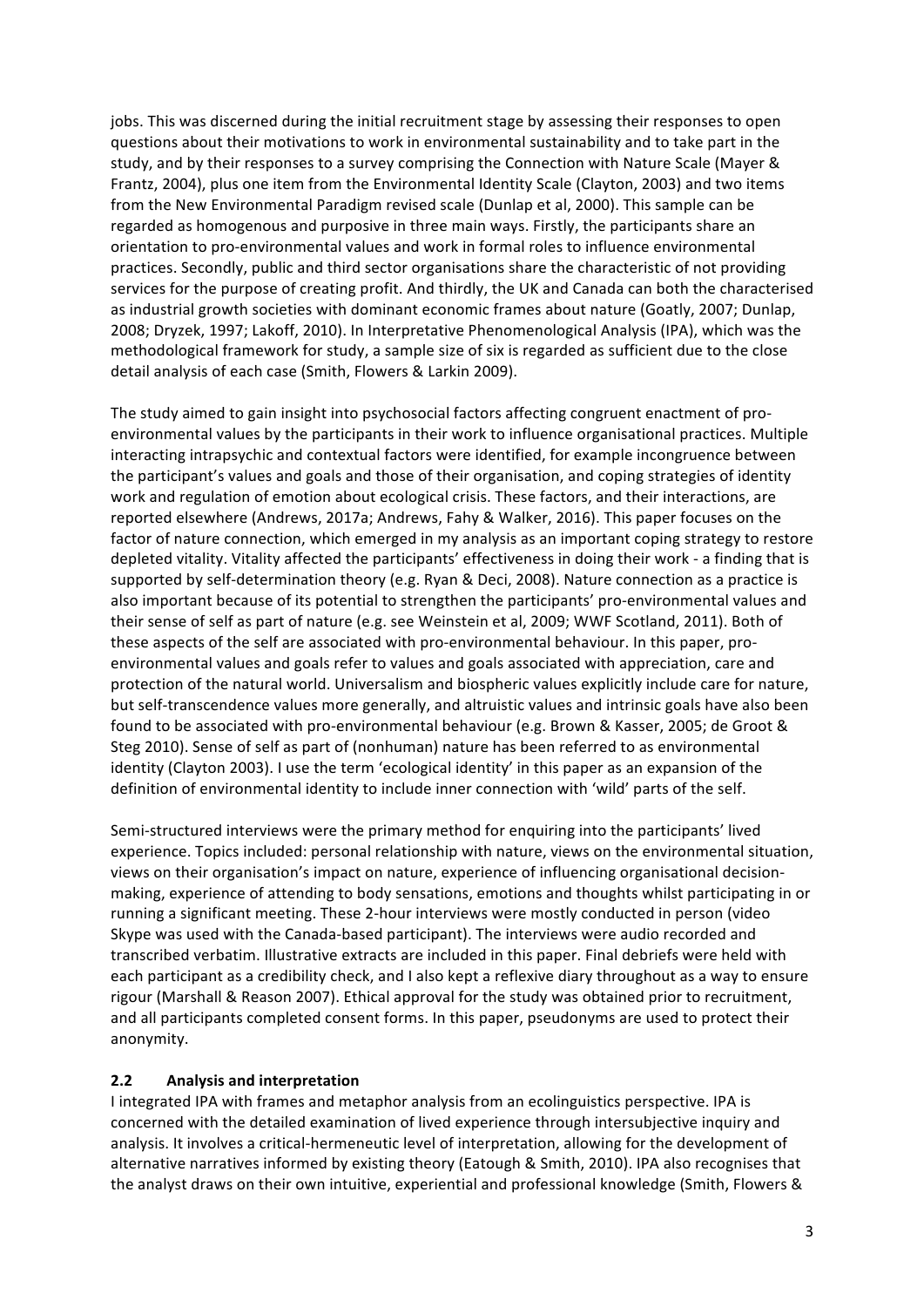Larkin, 2009). Although IPA takes an idiographic focus, the approach can reveal something meaningful and significant about the subject matter (Larkin, Watts & Clifton, 2006). Similarly, an assumption with frame and metaphor analysis is that metaphor use is not arbitrary and that something may be inferred about how the speaker conceptualises their world by their use of particular terms (Deignan 2005). How we conceptualise nature matters because, as Lakoff & Johnson (1980) explain, our conceptual systems influence our thoughts and structure how we perceive and think, what we do, and how we relate to others. These systems are largely metaphorical in nature, and we are always searching for appropriate metaphors that make sense of our lives.

Frame and metaphor analysis is a form of micro-discourse analysis, where the text is coded line-byline, and often word-by-word. Using abductive reasoning, it is concerned with analysing cognitive frames and conceptual metaphors for the effect they might have on how people think about and act on the issue being discussed. Cognitive frames are bundles of strongly linked concepts and associated emotions and values, learnt through experience and stored in memory (Lakoff, 2010; Holmes et al, 2011; Andrews, 2017a). These cognitive structures serve as 'frames of reference' for interpreting new information and experiences. Frames are activated in the mind through use of particular trigger words, in largely unconscious processes (Lakoff 2010), and it is these trigger words that the analyst looks for in a text. Activation of a frame strengthens its physical neural basis, making it easier to activate (Lakoff 2012; Lakoff 2010). Studies such as those by Thibodeau & Boroditsky (2011) show how people can be unwittingly primed to think and respond in particular ways through exposure to certain kinds of language and metaphors. Indeed, we are all being influenced to think and act in particular ways by the dominant discourse of our social contexts (Lakoff 2010), and it is this that makes language psychosocial. From a cognitive linguistics perspective, metaphors are not merely a linguistic phenomenon but also a cognitive operation that activate a frame. The essence of metaphor is understanding and experiencing one kind of thing in terms of another (Lakoff & Johnson, 1980). More formally, it involves mapping a 'source domain' of human experience that is familiar and easily or intuitively understood, onto the 'target domain' which is less well understood or more vague, uncertain or complex (Crompton, 2010). A conceptual metaphor is typically written as: TARGET DOMAIN IS SOURCE DOMAIN. Knowledge about the source domain is used in reasoning about the target domain, in ways in which we are often unaware (Thibodeau & Boroditsky, 2011; Lakoff & Johnson, 1980).

Metaphors are incomplete representations of reality: they privilege one way of seeing and obscure others. The question is, what is being promoted and what is being hidden, and what are the implications? Ecolinguistics critiques discourses for the way in which they encourage environmentally beneficial or destructive behaviour (Stibbe 2015). In analysing a text from an ecolinguistic perspective, the analyst judges the discourse against a normative framework that is informed implicitly or explicitly by their personal environmental philosophy (Stibbe 2013). I wish to make my philosophy explicit: in common with many other scholars (e.g. White 1967; Merchant 1983; Plumwood 1993; Kidner 2001), I regard human-nature dualism as a root cause of ecological crisis, specifically ideas that humans are separate from and superior to nature, and that the external natural world exists for us to exploit for our own ends. I also consider mind-body and reasonemotion dualisms to be related subsets of this dualism (see also e.g. Hasbach 2012; Totton 2011; Rust 2008).

People may not be consciously aware of all the processes involved in their behaviour and experience (Willig & Stainton-Rogers 2010), and thus are unable to articulate them directly (Swim et al 2011). This integrated methodology of IPA and micro-discourse analysis helps to go below the surface of self-report descriptions.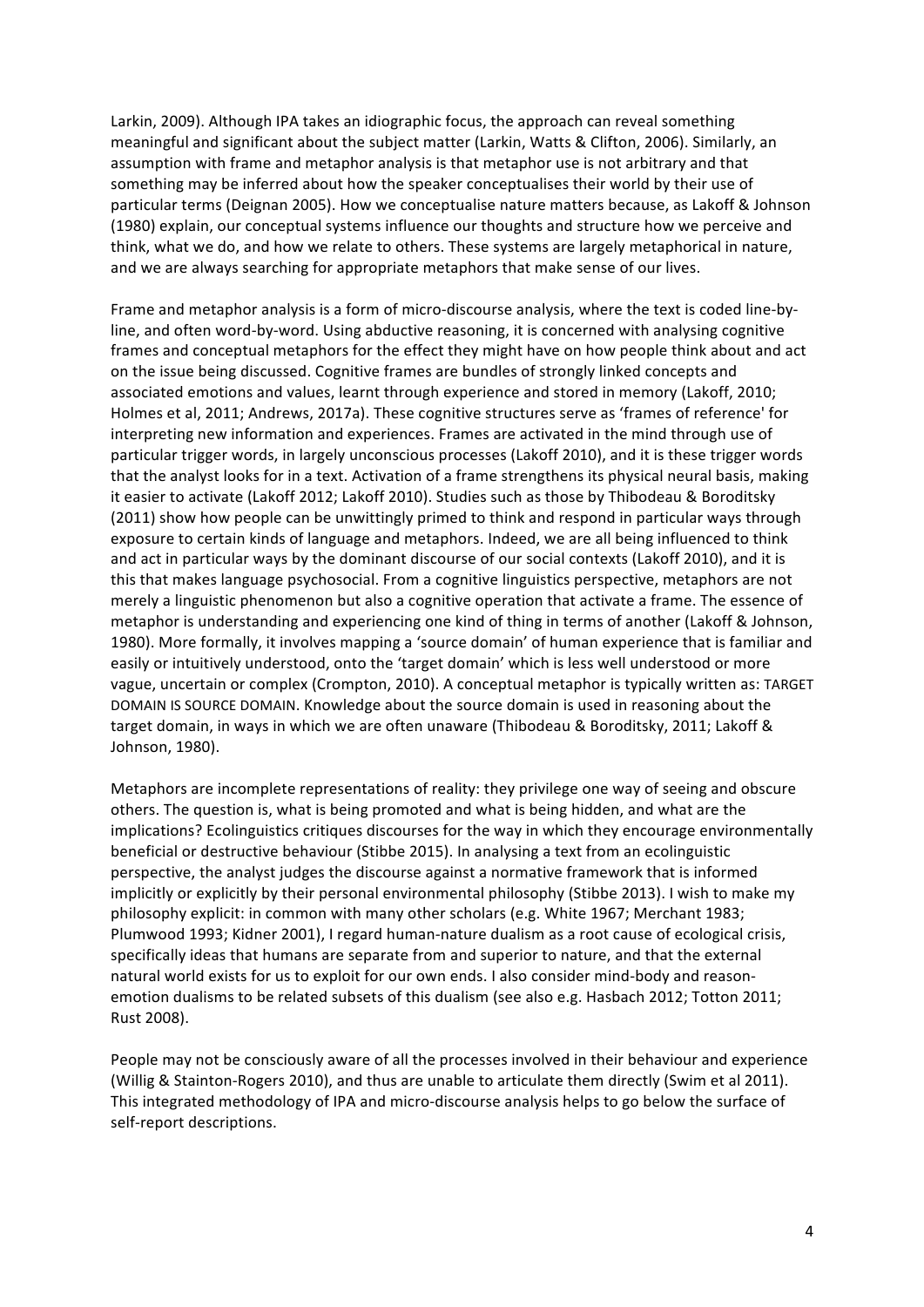## **2.3 Limitations of the study**

The methodology I used is concerned with nuanced interpretation of self-reported subjective experience that is situated in a specific context at a particular moment in time. All participants spoke English as a first language. The methodology enables inferences to be drawn but causal relationships cannot be proven, and we should be cautious about overgeneralising based on limited linguistic evidence (Deignan 2005). It was a conscious analytic choice to use particular theories and concepts that form part of my environmental philosophy to guide data analysis and interpretation. Other theories would necessarily lead to other findings and interpretations. This paper presents a postpositivist approach and should be read accordingly.

## **3 EXPERIENCING NATURE CONNECTION**

The research participants described their experiences of engaging with the natural world with accounts involving close observation, multisensory interaction and appreciation of nature's intrinsic value. Being in natural places was a strategy that all participants used to nourish and revitalise themselves. The restorative benefits include sense of mental spaciousness and emotional stability. For example:

Rosemary: It's just, to hear birds singing, to see a bird is just I find it really joyful. To see the sun, to see I sat by a lake on Sunday I was feeling really grotty on Sunday and I went up and sat by a lake and I just watched the sun, the wind- basically the wind was quite calm and the *wind* made the ripples on the water move down the lake and it brought with it the glistening sun and it was amazing to see it sort of track and that interaction of water and light and *pressure*

Ash: I enjoy spending time in it I suppose a sense of um feeling more relaxed, enjovina it's a sense of reconnecting I think with em uh... there's a feeling of kind of rightness about being you know when you're walking on a hill or along a valley, by a river

Heather: when I feel most at peace, calmest and happiest is sort of being outside with some sort of natural environment... I feel completely and utterly at one, you can almost feel like the earth beats I know that sounds a bit sort of em a bit odd but I when you can hear everything and you can sort of smell outdoor smells and you can sort of touch the grass I just feel *completely at one with sort of the rest of the planet really, which is quite nice. Um it re*energises me, um gives me sense of peace, it just feels fantastic so that's why I try and get *outside when I can* 

These outcomes are consistent with the body of research on nature connection and wellbeing (e.g. see Frumkin 2012 for review). Such restorative benefits were important to the participants because they were mostly working in contexts where there was incongruence between their proenvironmental values and goals and those of the organisation. This incongruence resulted in some thwarting of competency, autonomy and relatedness needs, with consequences for vitality (Andrews, 2017a).

One participant explained how connecting with nature reminds her why she is doing her job as a sustainability manager, as the difficult organisational context she is working in makes her forget:

Rosemary: so its em yeah just going outside just being outside reminding me that's why I *come and do this stuff because that's quite hard sometimes to you know well battling within a* public organisation that's going through massive budget cuts and lots of pressure to do this *quickly* and we've got to do that, to just remember ok that's why I'm doing it out there um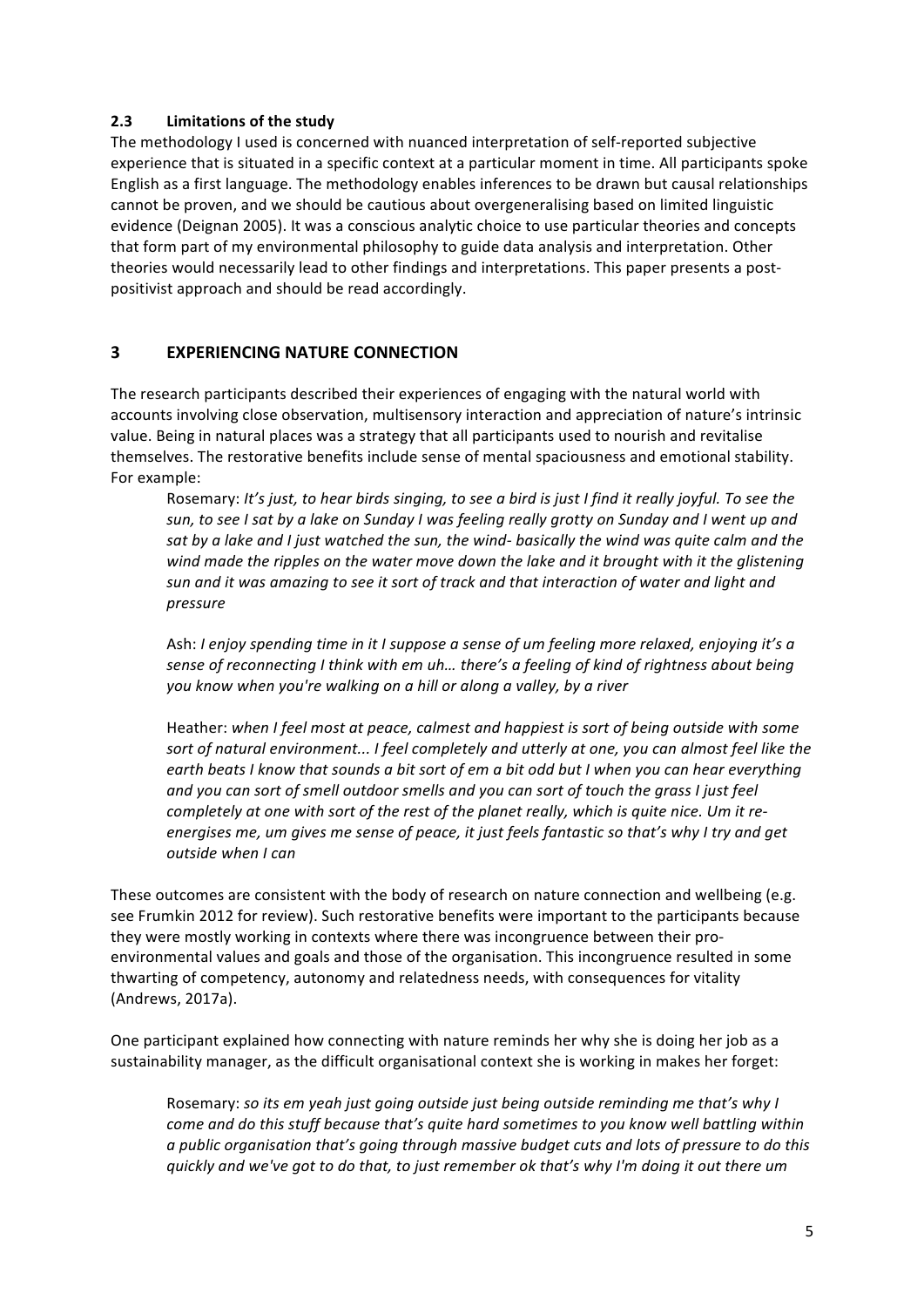The participants' role within their organisations to influence and improve environmental practices is motivated by personal pro-environmental values and goals: they want to make a positive proenvironmental difference (Andrews, 2017a). As one participant says:

Robin: *I* guess *I* don't do the job just purely for money *I* have the interest in terms of the subject matter and also I like to think that I'm making a positive difference towards my own beliefs in terms of environmental issues

The extract from Rosemary above indicates that her nature connection experience is not just restorative but may also serve to strengthen her pro-environmental values and goals, which is consistent with other studies (e.g. Weinstein et al, 2009; WWF Scotland, 2011). This is particularly important in contexts such as Rosemary's where there is incongruence in values and goals:

Rosemary: I'm working in the environment in an organisation that is doing exactly the *opposite of what I believe to be right a lot of the time.* 

Social contexts influence the strength and salience of values in individuals (Uzzel & Räthzel, 2009; Kasser et al, 2004). Because of how values and goals are structured in the mind, if self-enhancing values or extrinsic goals are being primed, there will be a corresponding suppression of selftranscendence values or intrinsic goals (Schwartz, 1992; Grouzet et al, 2005), and this has implications for pro-environmental behaviour as previously discussed.

## **3.1 Inconsistencies in quality of connectedness**

Connecting with nature is a practice that the participants experience and recognise as beneficial. But close analysis of their accounts also reveals tensions and inconsistencies. This finding is also reflected in their responses to the recruitment survey described earlier. For example, several participants scored themselves 4 or 5 for both 'I often feel disconnected from nature' and 'I often feel a kinship with plants and animals' or 'I feel embedded in within the broader natural world'. There are times when the participants feel closer to or more part of nature and instances when they feel more distant or detached:

Ash: I think it's I think it's easier to forget about it (nature) here (in the office in town)... *there's almost a sort of once there's an out of sight out of mind isn't there and the risk I think* with some of this is if its just not around you at all you'd think you miss it but you don't wander around going where are the bees... I think being in any city immediately makes you *feel apart from it*

Hazel: We don't in an urban setting we don't have a lot of reinforcements that we are part of nature and the ones that are there you need to seek out you need to be intentional about it

Ash: *if you're not preoccupied, in a more open-minded slightly more philosophical place I think* you're in a better place to respond, embrace it (nature) a bit more fully I think. If you're *busily preoccupied with domestic stuff or work in your mind. I think your mind inevitably turns in on itself I think.*

Heather: yeah its weird it's just not the same inside, I just feel like a sense of, being inside sort of sort of it's like a deadening sort of feeling, I feel less energised, less awake, less alert um its *it's quite marked really*

Jay: if I was really stressed I wouldn't notice that little Blue Tit that keeps sitting on there *pecking*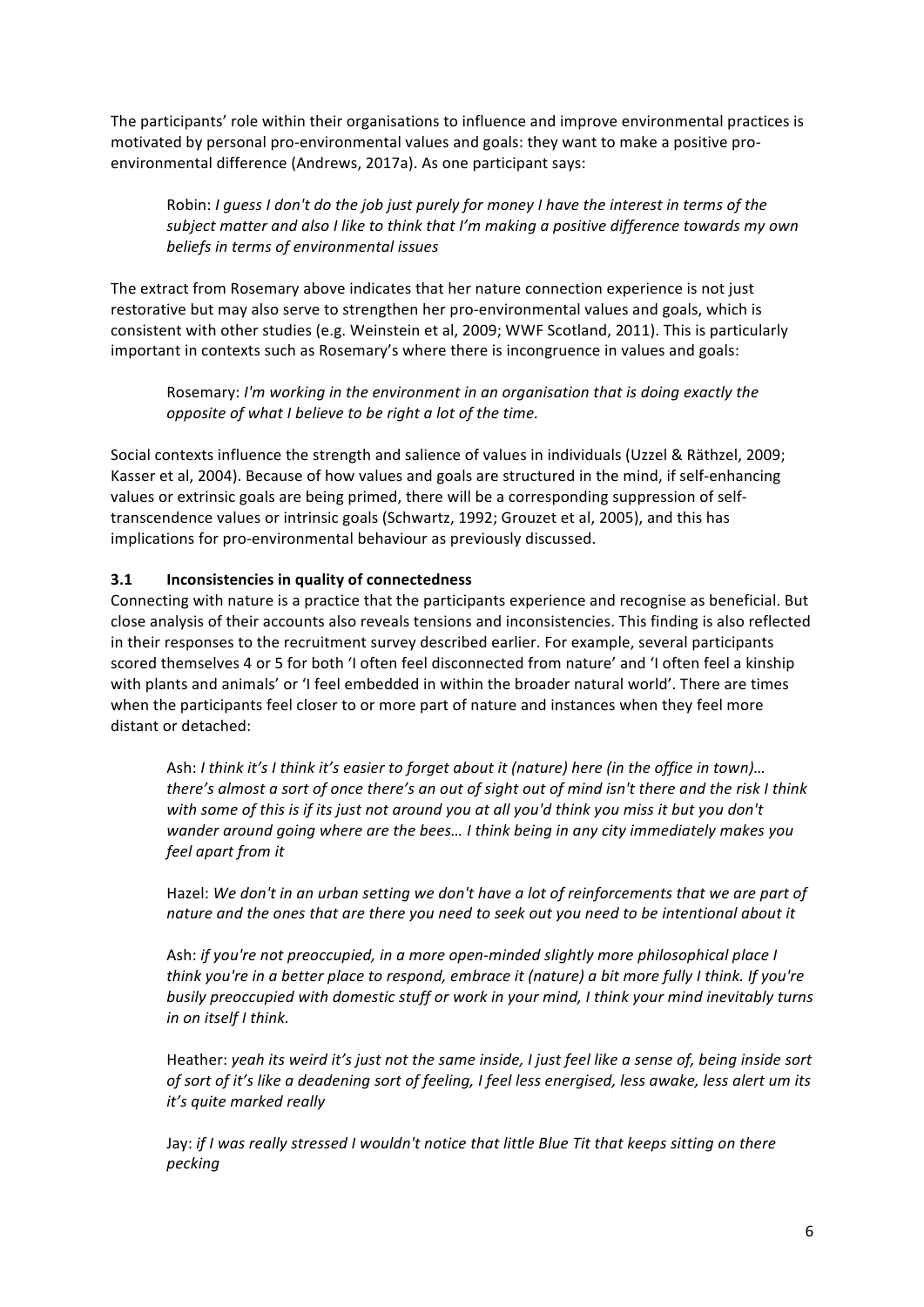As these extracts indicate, sense of connectedness is likely to be weaker in urban environments, when indoors, and/or when preoccupied with thoughts. A stronger sense of connectedness occurs when the participants are present with mind and body in a natural habitat. Given the continuing destruction of natural habitats, and the ever-increasing number of distractions in modern life, this is problematic. Indeed, there is a paradox in depending on natural places that are being destroyed to cope with the stress of working to prevent environmental harm.

My analysis found that quality of nature connection was also affected by use of rational thought, directed attention, and introjected motivation. However, it is not within the scope of this paper to discuss these aspects of experience (see Andrews, 2017b).

# **4 CONCEPTUALISING NATURE**

In the participants' accounts I identified several ways of conceptualising that could be contributing to tensions and inconsistencies in felt sense of nature connectedness. These conceptualisations are inferred by their use of particular words, which are written in italics. The cognitive processes involved occur largely below the level of conscious awareness (Lakoff & Johnson, 1980). The interpretations offered here are informed by linguistics literature, and by my environmental philosophy as outlined earlier. 

# **4.1 Sensory representations**

The participants used words that invite close relationships with the natural world but also words that invite abstract and more distant relationships.

Close sensory relationships are invited by terms that are vivid in their evocation of particular living beings, habitats and natural phenomena (Stibbe 2014). Examples of such trigger words are descriptions of habitats e.g. *woods*, *valley*, *wildflower meadow, mossland, mountain* and *coast*, particular plants and animals such as *bees* and *lavender* as well as *wildlife, living beings* and *creatures* more generally, phenomena such as *wind* and *sun*. The quotes from Rosemary and Heather about their nature connection experiences illustrate this sensory relationship. From a cognitive linguistics perspective, these terms belong to 'basic-level categories' of cognition: they evoke sensory representations and are at the level that a person can interact physically (Lakoff 1987). These categories are processed faster in the mind and are recognised more easily (Lakoff 2012).

'Super-ordinate categories' on the other hand are more abstract, meaning sensory evocations are less immediate. Super-ordinate terms that participants used include *species, biodiversity, planet* ecological systems, ecosystem, environment, natural resources, natural asset, natural capital, *greenbelt, green space* and *green infrastructure.* These seem much less vivid with just a faint trace of the living world to which they refer. *Nature, greenbelt, green space, environment* are examples of mass nouns (Larson 2011; Stibbe 2006). Mass nouns are abstract and generalise, rendering the particularity of individual living beings absent. As Stibbe (2014 p595) says, "when trees, plants and animals are represented in mass nouns, they are erased, becoming mere tonnages of stuff". Use of abstract terms may encourage homogenisation of nature, which Plumwood (1993) argues is a characteristic of human-nature dualism. Some mass nouns however have more evocative power than others: greenbelt and green space for example invite visual colour images of plants, grass and trees.

Close sensory relationships with the particularity of the nonhuman natural world are more likely than vague abstract relationships to strengthen sense of connectedness, and to turn states of felt connectedness into enduring traits. As Brown & Toadvine (2003) argue, "Approaches to nature that strip it of all experienced qualities leave us with an unrecognisable abstraction, and certainly not with any version of nature that could have inspired our initial appreciation" (p.xi). Macfarlane (2015) finds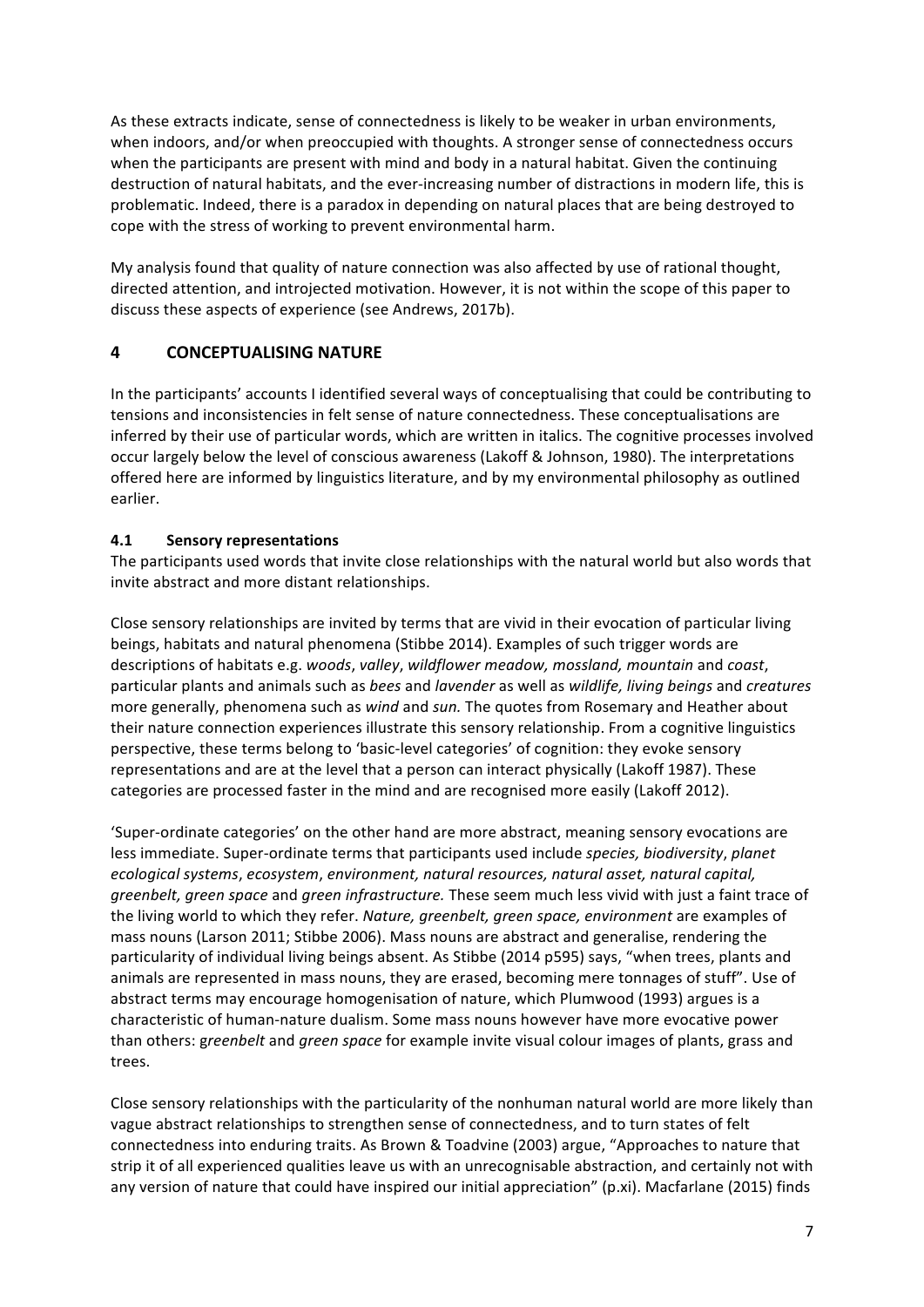that highly precise, situated, evocative language (such as the Gaelic phrase 'rionnach maoim' meaning the shadows that clouds cast on moorland on a windy day) is dying out in Britain and Ireland. He warns that in impoverishing our language with abstract terms we are changing the way we interact with the land because we may not appreciate the detail and the particularity that comes with close observation.

## **4.2** Nature is the external nonhuman world

When talking about their relationship with nature, participants referred to the external other-thanhuman world of plants and animals, woodland, hills, lakes and other habitats, and phenomena such as sun and wind. Whilst stating a belief that humans are part of nature, and with two participants reporting a felt sense of oneness, there was only one explicit reference to nature as part of self: Rosemary once uses the term *my animal body*.

This absence of a NATURE IS SELF conceptualisation could be to do with the way I framed my questions, and of course in everyday discourse 'nature' is commonly understood as the external nonhuman world around us. This definition emerged in the 1660s (Etymonline, 2015). This was in the middle of the Scientific Revolution and just after Descartes death, a period when human-nature and mind-body dualism took hold as a dominant ideology (Midgley, 2003; Merchant, 1983; Kahn & Hasbach, 2012). However, from an ecopsychology perspective, connecting with nature also means connecting with 'wild' parts of the self (Hasbach 2012; Totton 2011; Rust 2008), referred to in this paper as ecological identity. As Macy (1993) argues, "Presupposing that the world and self are essentially separate, we imagine we can heal one before healing the other" (p8).

Conceptualising nature as external could account for the dependence on visual cues (out of sight out *of mind*) and on being physically present in a natural place for high sense of connectedness.

## **4.3 Nature is a place/object**

From a cognitive linguistics perspective, terms used by participants such as being in nature, green space position nature as a physical place and as an object. With the term *being in nature*, there is a conceptualisation of nature as a particular type of object - a container - that a person can be within or without. According to Johnson (1987), the experience of physical containment is one of the most pervasive features of human experience. But as Johnson also explains, objects have boundaries that separate them from other objects. The conceptualisation of nature as an object therefore sets up the possibility for separation, which is precisely what the participants seek to overcome by *being in nature*. There is also a conceptual implication with *being in nature* that the default condition is 'outside' the container of nature. Participants also associated nature with *outdoors* or *outside*: nature is defined in relation to human culture, specifically buildings. The terms *natural environment* and *greenbelt* convey separation but in a different way: here nature is an object that surrounds, rather than a container in which a person can be immersed (Lakoff, 2010). NATURE IS PLACE is not an inaccurate metaphor, all living beings need physical places to live, and it is through an intimate caring relationship with a particular place and its inhabitants that a sense of connection and ecological responsibility may be strengthened (WWF Scotland 2011; McIntosh 2002; Abram 1997; Plumwood 1993). But the metaphor obscures other ways of conceptualising nature such as NATURE IS EVERYWHERE, NATURE IS PERSON/SELF or WILDERNESS IS STATE OF MIND. These conceptualisations do not rely on being in a natural place for connectedness to be felt, and may also foster integration of parts of the self and a 'rewilding' of the psyche.

Johnson (1987) posits that the Container schema is often used as a source domain for safety and security from what is inside or outside the container. One possible entailment of the in-out orientation that comes from the experience of containment *in nature* is that either nature is a threat that needs to be contained, or alternatively that humans are the threat form which nature needs protecting. There are also inherent power issues in NATURE IS PLACE – who determines who has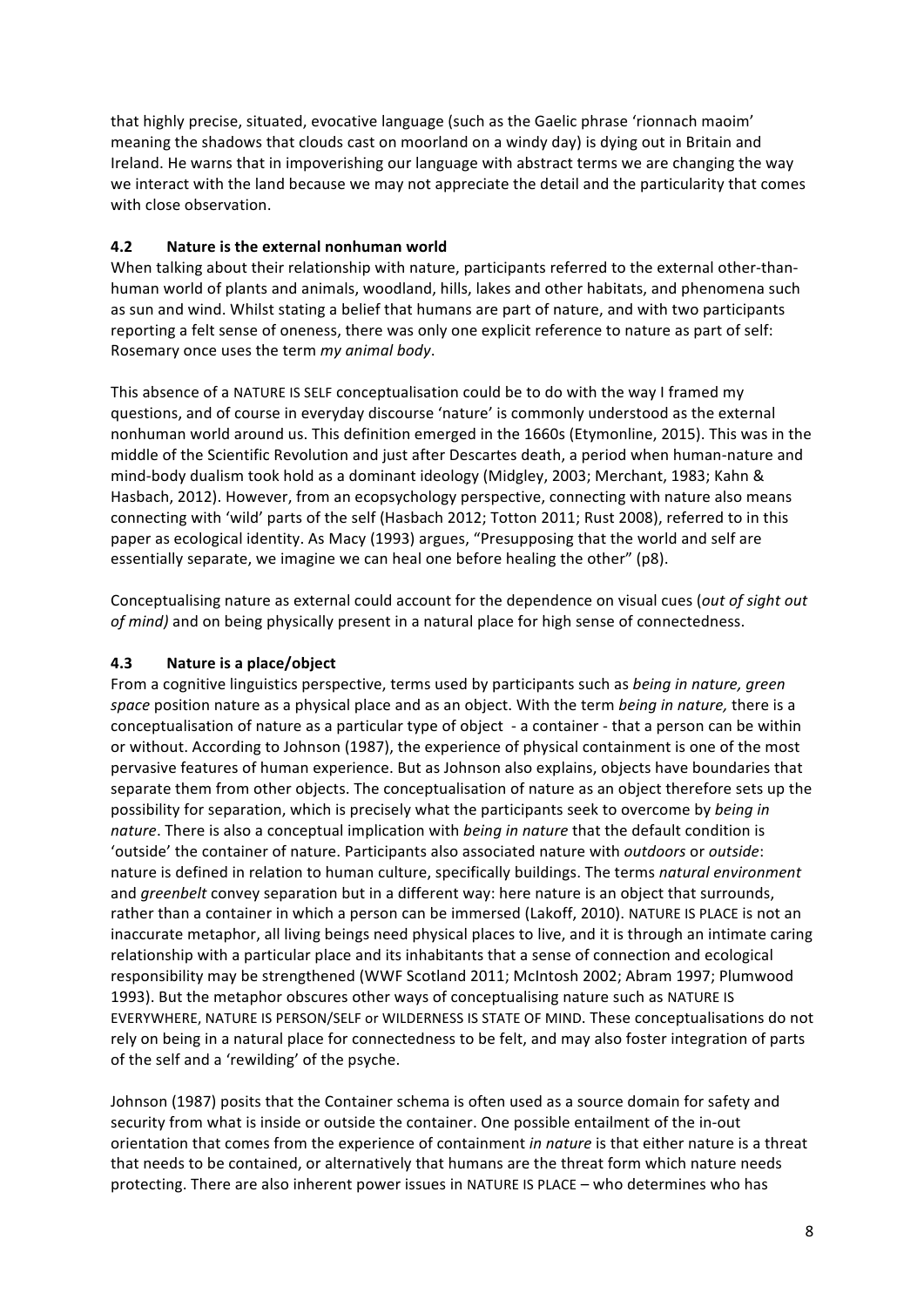access to what, and on what terms? Whether natural places are accessible or inaccessible has consequences for development of ecological identity through encounters with the nonhuman natural world.

But object thinking is not necessarily innate: there is some evidence that people in Western countries such as USA tend to use object thinking whereas in Eastern countries like China they tend to use process thinking (Nisbett, 2003). Many indigenous peoples such as the Cree, Bushmen and !Kung use a subject-subject rather than a subject-object frame for conceptualising their relationship with the natural world, a relational frame understood to arise from their direct experiencing of the land (Larson, 2011). Historically in African and Native American languages, there is no equivalent term for nature as an entity distinct from humans (Larson 2011; Kesby 2003).

## **4.4 Nature is an economic resource**

Linguistics literature explains that object metaphors enable the target to be manipulated and owned, and this allows for commodification and exploitation (see Larson, 2011; Goatly, 2007). Indeed, the notion of private property relies on the in-out orientation of the Container schema (Goatly, 2007).

In referring to the natural world, some participants used phrases such as *natural asset, natural capital, ecosystem services, green infrastructure*. The conceptual metaphor in use with these terms is NATURE IS ECONOMIC RESOURCE, which foregrounds the instrumental value of the natural world as a resource to be exploited for human ends, privileging financial interests and reinforcing materialistic goals (Crompton & Kasser, 2009; Blackmore & Holmes, 2013). This metaphor obscures a view of the living world as having intrinsic value (Lakoff, 2010; Stibbe, 2015; Larson, 2011). As one participant explains:

Ash: (under capitalism) resources are there to be consumed and turned into a higher value product and sold and we make monies and some do better out of that than others

Conceptualising nature as an 'asset' is unlikely to invite an emotional connection, and other terms used such as *developing land* conceal the fact that living beings are being killed (Stibbe 2014; Trampe, 2001).

At one point in the interview, Rosemary used the term: *responsible use of our natural assets as an economic driver.* 'Our' is a possessive adjective, and from an ecolinguistics perspective it turns nonhuman nature (plants and animals) into human possessions rather than beings in their own right (Stibbe 2007). Elsewhere Rosemary also refers to *stewarding our natural assets*. Stewardship and ownership are conflicting ideas of human-nature relationship (Curry 2011).

The natural world of nonhuman beings and their habitats is often framed in economic and instrumental terms (Lakoff, 2010; Larson, 2011; Goatly, 2007; Stibbe, 2015). Indeed, it has been asserted that the economic frame is the dominant monoculture of our time against which everything else is judged (Michaels, 2011). It is therefore likely to be a frame to which the participants are regularly exposed and possible primed by. For one participant, the salience of economic frames about nature in her organisation was clear. Rosemary audio recorded a strategy meeting about the devolution of natural 'assets' from regional authority to local councils and other organisations, and the following extract spoken by a colleague represents the dominant approach taken in the meeting:

Colleague: the ones (natural assets) that aren't valid we don't care whether they shut it, build *on* it, do whatever they bloody want because we want it off our books

The economic frame recurred frequently in participants' accounts of influencing environmental decision-making in their organisation. For example with use of terms such as *making the business*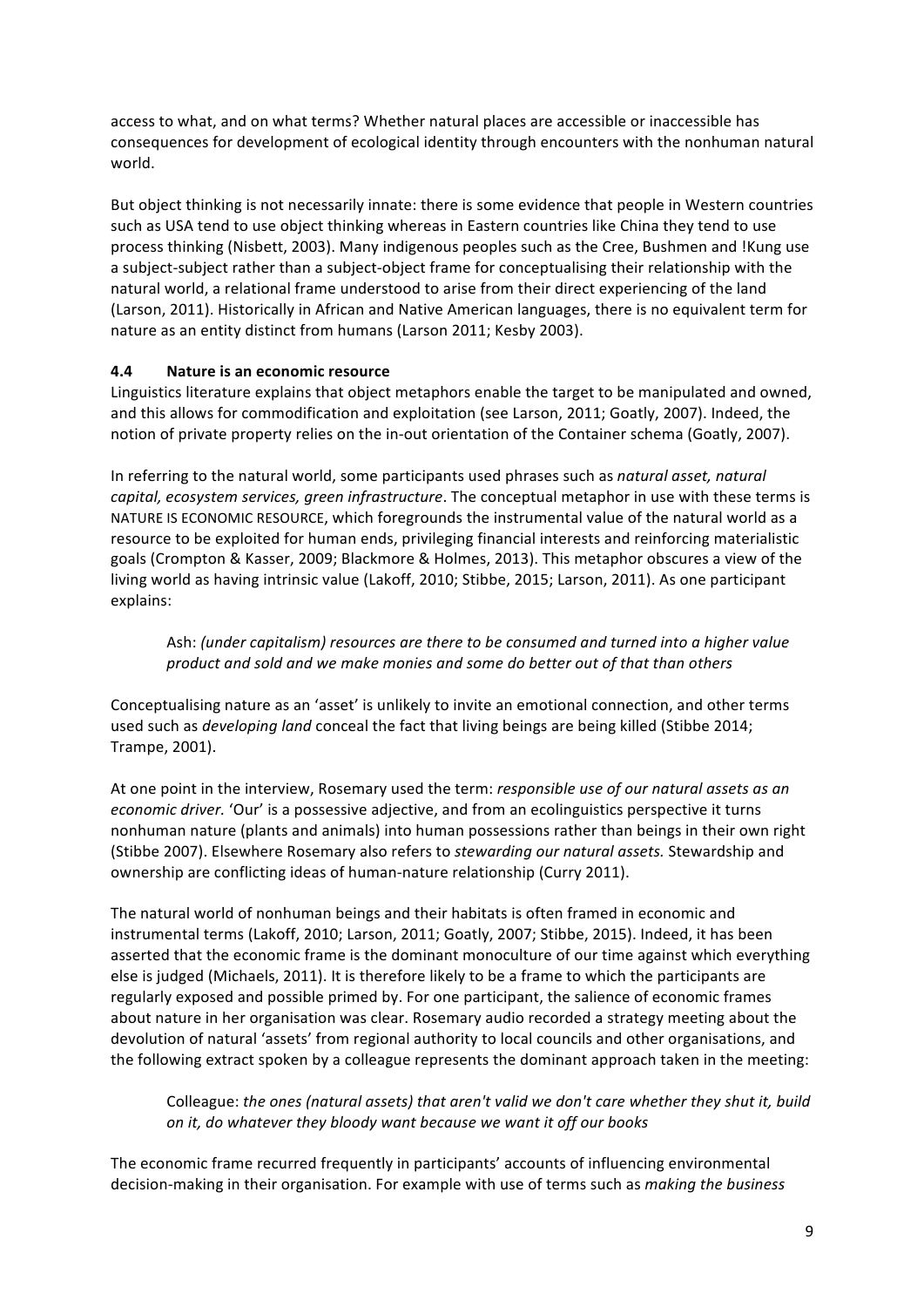*case,* investment in the natural environment, fuel poverty, cost reasons, financial argument, save *money, budget, payback,* and as illustrated in these extracts:

Ash: It's all got to be a very bish bash bosh kind of uh technical, professional, financial answer *for* why we're doing things... so where there's either a direct financial incentive or a clear and *present financial penalty*

Ash: but its been a long time since I heard anyone even moot the prospect of recovering *space for for nature, because where's the business case*

With the public sector in the UK under extreme pressure to cut spending, such an overt focus is understandable but use of economic metaphors in describing their experience was also more subtle: sell a project, buy into (an idea), spend/buy time, at the expense of, offset, invest (energy), we can capitalise on, he's our asset.

#### **4.5 Human/nature is a machine**

Mechanistic metaphors were sometimes used by the participants to describe aspects of human experience or nonhuman nature e.g. full steam ahead, re-engineer, wind down, drive, brain switches off, gone off the rails, nuts and bolts kind of guy, leverage, pump out, park, fuel, drop off the radar, plugs into, process (emotions/thoughts), what makes us tick, operating on, trigger. An entailment of this metaphor is that humans and nonhuman nature can be understood and controlled like a machine. With such a frame, the mystery and complexity of natural phenomena including the human mind is downplayed and the idea of human superiority and ability to control nature through technoscience is promoted (Goatly, 2007; Larson, 2011; Harré, Brockmeier & Mühlhäusler, 1999). The belief that humans can technofix their way out of climate crisis arises out of this conceptualisation (Stibbe, 2015). The machine frame also denies the natural world of its aliveness of it comprising of living beings with their own intents and purposes (Stibbe, 2015). The relevance of the metaphor to nature connectedness comes from the way the metaphor promotes the idea that humans can control nature, which is core to human-nature dualism (Plumwood 1993).

#### **4.6** Time is money, Attention is a resource, and Size is importance

To connect we need to attend (Shapiro & Schwartz, 1999; Brown & Ryan, 2003; WWF Scotland, 2011; Abram, 1997), and in my experience attending to the natural world requires both time and patience. It is a relationship of intimacy and close observation. All the participants used the phrase *spending time in nature.* As well as the Container schema discussed earlier, this phrase contains the conceptual metaphor TIME IS MONEY: time is conceptualised as a resource of monetary value (Lakoff & Johnson 1980). In everyday discourse attention is also often conceptualised as a resource: we use phrases such as 'give attention' and 'take attention'. These suggest that attention is an object in a transaction. The possibility for the giving or taking of attention to be a transaction of value is particularly raised by the phrase *pay attention*, which was used by one participant.

If a person is in a natural place with a TIME IS MONEY and ATTENTION IS RESOURCE conceptualisation salient, would this make any difference to their felt sense of connectedness? My suggestion, yet to be tested, is that it could induce a subject-object rather than subject-subject relation. Swim, Clayton & Howard (2011) state that, "Western culture is built to a great extent on treating time as a resource that is maximised at the expense of natural resources" (p260). Lakoff & Johnson (1980) also argue that the Westernization (i.e. industrialisation and consumer capitalism) of cultures throughout the world "is partly a matter of introducing the TIME IS MONEY metaphor into those cultures" (p145).

A third conceptual metaphor that could have a role to play is SIZE IS IMPORTANCE. This is a very powerful metaphor in modern industrial growth societies. The metaphor conveys the value that more is better than less, big is better than small, and also that fast is better than slow. With a global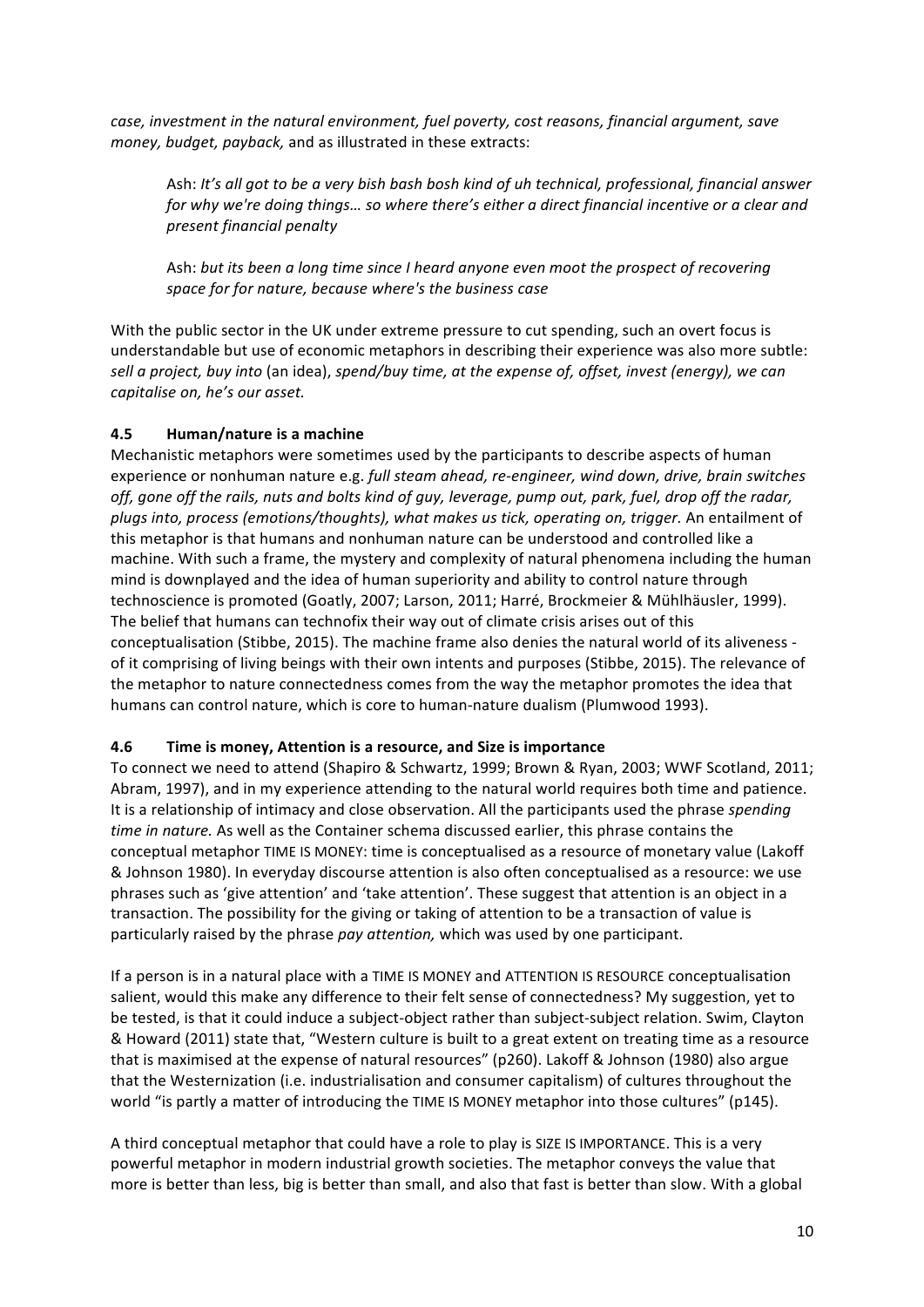economic system based on continual growth and forward progress, it makes economic sense in a world where TIME IS MONEY for growth in size to be also linked to acceleration in speed. Yet intimacy of relationship with nature (inner and outer) requires qualities of smallness, slowness and closeness. Such tension can be discerned in the following interview extract:

Rosemary: If you have horses then you can- there's a perception you go all over the place and stuff on them but you don't you actually have quite a small boundary and quite grounded by *them* because you have to stay looking after them all the time. So you you know its only a small radius of place that you get to really although you do spend quite a lot of quiet time in *it.*

Me: How often do you get out?

Rosemary: Em well on a small level every day because I've got a dog but she's now quite old so we don't go as far as we might do or often that I want to she decides she doesn't want to *go* (laughs) oh ok then that's as far as we're going! Um and I go running and I go cycling sometimes and I like I like that particularly the running, the relationship between my body and the earth, and the um the expansion of your own territory and what limitations and stuff *there are to that, and actually the the yeah the experience of literally transporting yourself over* it gives you a very different relationship but I like you know I like just to sit (laughs) there as well and I um I suppose so a couple weeks ago I did a walk in Wales in the Gower that just walked us all the way through every day and I'd love to do a lot more of that um but its um

I find something apologetic in the use of *only a small radius* in the first quote, and in the second quote I find a playing down of significance with *small level*. The laugher after disclosing she likes *just to* sit I also found apologetic, and I interpret it as relating to the size of the activity: *just sitting* is not doing very much. Note also the TIME IS MONEY metaphor in the first quote.

From a mindfulness perspective, the desire to do more than *just sit* may be a defence against confronting parts of the self that are wounded, that have been rejected or denied and are difficult to accept (Kabat-Zinn, 1990; Santorelli, 2000; Nhat Hanh, 2012). Yet connecting with these parts of the self and engaging with the accompanying emotions is part of the journey towards wholeness, and an essential part of the project to live in more harmonious relationship with nature by strengthening ecological identity (Rust, 2008; Totton, 2011).

# **5 CONCLUSION**

Being in natural places and connecting with nature was a coping strategy used by all participants in the study, bringing restorative benefits. As indicated by one participant, it may also help to strengthen pro-environmental values and goals in their work as sustainability managers, especially in organisational contexts that undermine these motivations. However, my analysis found tensions and inconsistencies in their felt sense of connectedness. Informed by the literature, I identified various conceptual metaphors and cognitive frames that may be contributing to these tensions.

Language influences how we perceive and think, what we do, and how we relate to the world, in often unconscious processes (Lakoff & Johnson, 1980). This papers explores how language that promotes the non-human natural world as an object, that abstracts and homogenises living beings and their habitats, that encourages seeing nature as external and separate, and that primes us to be fast and busy could all be factors working against strengthening ecological identity and contributing to inconsistencies in felt sense of connectedness with nature. Such language could be undermining the development of states of felt connectedness into stable traits. Yet these are frames that are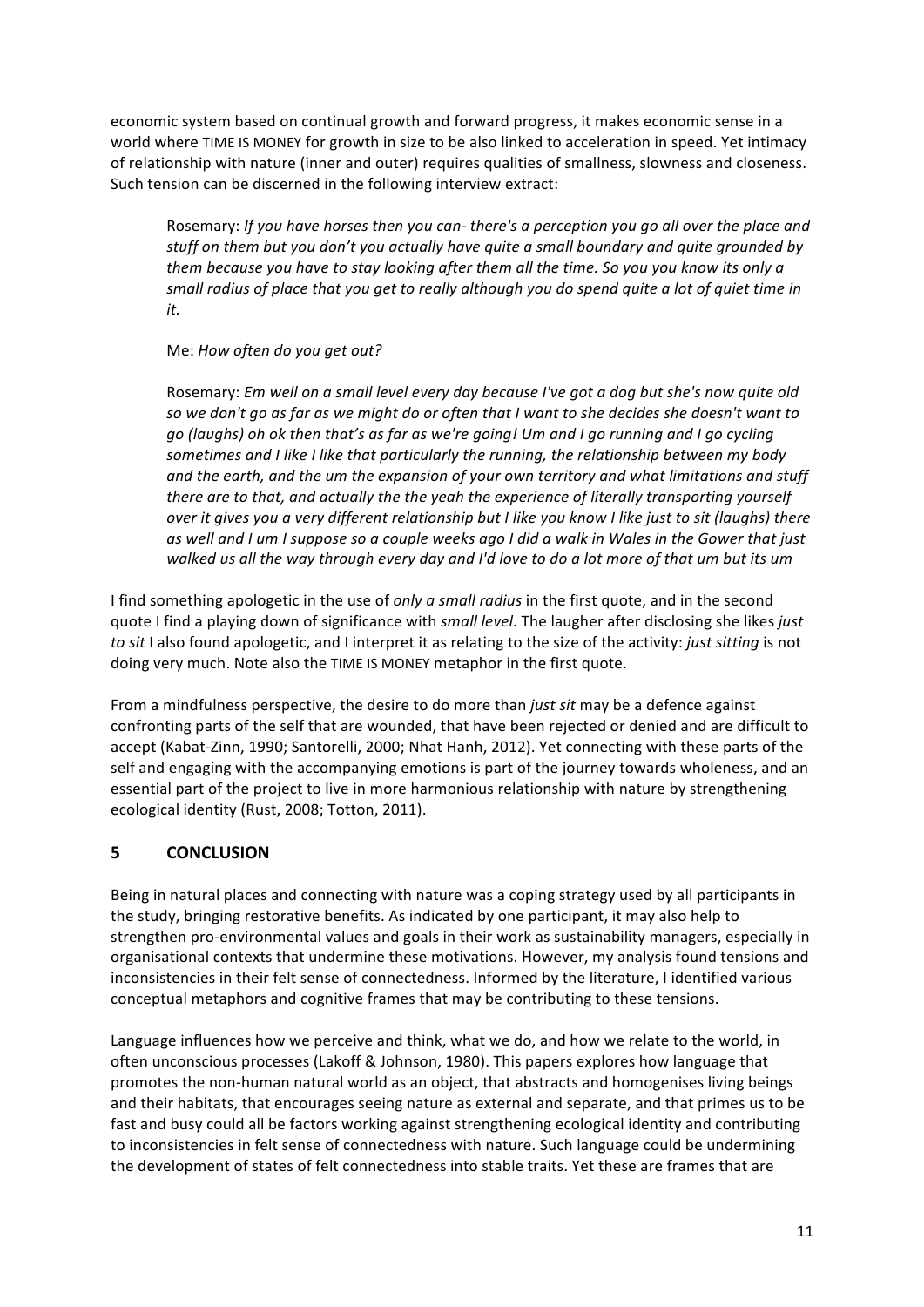dominant in Western industrialised societies and countering these social primes takes mindful awareness and conscious intent.

In his study of speed, Taylor advises that, "Waiting bestows the gift of time, which is nothing less than life itself. When life slows down, it becomes possible to reflect thoughtfully on what usually rushes by too fast for us to notice... The faster we go the more we forget, and the more we forget, the less we know who we are or where we are going" (p345). Cultivating an ecological identity that centres on an embodied relationship with a place and its inhabitants requires time and attention and patience. But because of decades of inertia, the urgency for adaptive responses to ecological crisis is creating need for speed. This is an awkward tension.

As Lakoff (2010) observes, the possibilities for changing frames through language are limited. For frames of human-nature interconnection to take hold, they need to be institutionalised and the metaphors need to be powerfully resonant. However, the first step on any path of change is awareness, and with this paper I highlight the role that particular language may play in influencing nature connectedness experience. I also show the methodological potential of frames and metaphor analysis and the contribution that ecolinguistics can make to ecopsychology research. The analysis presented here has been an exploratory exercise, and further research is required to test the influence that these frames and metaphors have on subjective experience.

#### **Acknowledgements**

This work is funded by the Digital Economy programme (RCUK Grant EP/G037582/1), which supports the HighWire Centre for Doctoral Training, Lancaster University.

#### **Author disclosure statement**

No competing financial interests exist.

#### **REFERENCES**

Abram, D. (1997). The spell of the Sensuous. New York: Vintage Books.

Andrews, N., Walker, S., & Fahy, K. (2016). Between Intention and Action: Psychosocial Factors Influencing Action on Climate Change in Organisations. In W. Leal Filho (Ed.), *Innovation in Climate Change Adaptation* (pp. 275–287). Cham: Springer International Publishing.

Andrews, N. (2017a). Psychosocial factors influencing the experience of sustainability professionals. *Sustainability Accounting, Management and Policy* (in press) DOI 10.1080/23269995.2017.1300403

Andrews, N. (2017b). *Psychosocial factors affecting enactment of pro-environmental values by individuals in their work to influence organizational practices.* (Doctoral thesis). Lancaster University, Lancaster UK.

Blackmore, E. & Holmes, T. (2013). *Common Cause for Nature: values and frames in conservation*. UK: Public Interest Research Centre.

Brown, C.S. & Toadvine, T. (Eds.). (2003). *Eco-phenomenology: back to the Earth itself.* Albany: State of New York Press. 

Brown, K. W., & Kasser, T. (2005). Are psychological and ecological well-being compatible? The role of values, mindfulness, and lifestyle. Social Indicators Research, 74(2), 349–368.

Brown, K. W., & Ryan, R. M. (2003). The benefits of being present: Mindfulness and its role in psychological well-being. *Journal of Personality and Social Psychology*, 84(4), 822–848.

Capaldi A., C. A., Dopko L., R. L., & Zelenski, J. M. (2014). The relationship between nature connectedness and happiness: A meta-analysis. *Frontiers in Psychology*, 5(AUG), 1-15.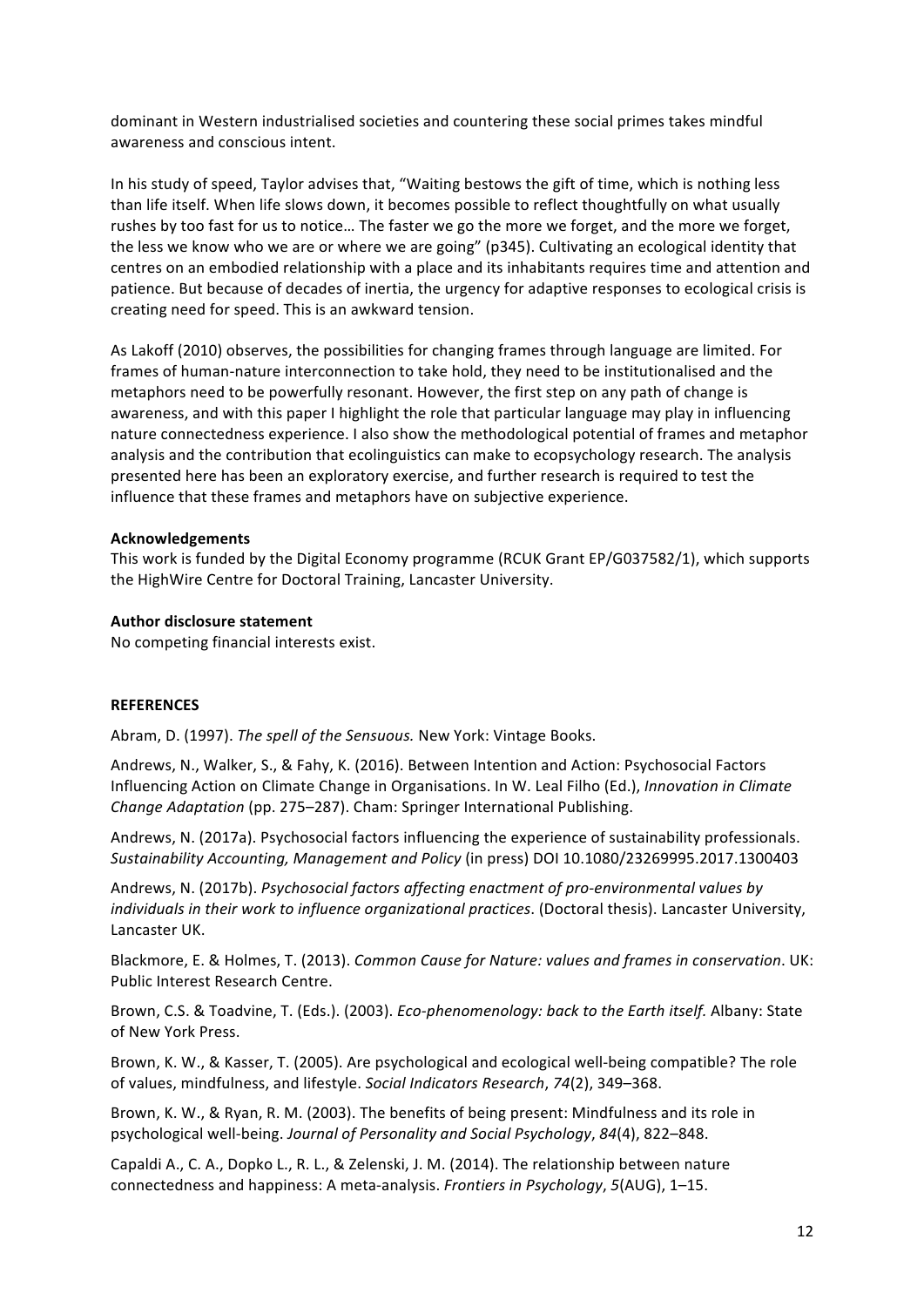Clayton, S. (2003). Environmental identity. In: S. Clayton & S. Opotow (Eds.), *Identity and the natural environment: the psychological significance of nature.* (pp. 60-86). Cambridge, MA: MIT Press.

Crompton, T. (2010). *Common Cause: The case for working with our cultural values*. Godalming, UK: WWF-UK.

Crompton, T., & Kasser, T. (2009). *Meeting environmental challenges: the role of human identity.* Godalming, UK: WWF-UK.

Curry, P. (2011). *Ecological Ethics,* Cambridge: Polity Press.

De Groot, J. I. M., & Steg, L. (2010). Relationships between value orientations, self-determined motivational types and pro-environmental behavioural intentions. *Journal of Environmental Psychology*, 30(4), 368–378.

Deignan, A. (2005). *Metaphor and Corpus Linguistics*. Amsterdam: John Benjamins.

Dryzek, J.S. (1997). The Politics of the Earth: environmental discourses. New York: Oxford University Press.

Dunlap, R. E. (2008). The New Environmental Paradigm Scale: From Marginality to Worldwide Use. *The Journal of Environmental Education, 40(1), 3-18.* 

Dunlap, R. E., Van Liere, K. D., Mertig, A. G., & Jones, R. E. (2000). New Trends in Measuring Environmental Attitudes: Measuring Endorsement of the New Ecological Paradigm: A Revised NEP Scale. *Journal of Social Issues*, 56(3), 425-442.

Eatough, V., & Smith, J. (2010). Interpretative phenomenological analysis. In: C. Willig & W. Stainton-Rogers (Eds.), *The SAGE handbook of qualitative research in psychology.* (pp.179-195). London: Sage Publications. 

Etymonline (2015). *Online Etymology Dictionary*. Retrieved from http://www.etymonline.com

Frumkin, H. (2012). Building the science base: ecopsychology meets clinical epidemiology. In: P.H. Kahn & P.H. Hasbach (Eds.), *Ecopsychology: Science, totems, and the technological species*. (pp.141-172). Cambridge MA: MIT Press.

Goatly, A. (2007). *Washing the brain: metaphor and hidden ideology*. Amsterdam/Philadephia: John Benjamins Publishing Company.

Grouzet, F. M. E., Kasser, T., Ahuvia, A., Dols, J. M. F., Kim, Y., Lau, S., ... Sheldon, K. M. (2005). The Structure of Goal Contents Across 15 Cultures. *Journal of Personality and Social Psychology*, 89(5), 800–816. 

Harré, R., J. Brockmeier and P. Mühlhäusler. (1999). *Greenspeak*. Thousand Oaks/London/New Delhi: Sage Publications.

Hasbach, P.H. (2012). Fcotherapy. In: P.H. Kahn & P.H. Hasbach (Eds.), *Ecopsychology: Science*, *totems, and the technological species.* (pp.115-140). Cambridge MA: MIT Press.

Holmes, T., E. Blakemore., Hawkins, R. & Wakeford, D. (2011). *Common Cause Handbook.* UK: PIRC.

Johnson, M., 1987. *The body in the mind.* Chicago: University of Chicago Press.

Kabat-Zinn, J. (1990). *Full Catastrophe Living*. New York: Delta.

Kahn, P.H. & Hasbach, P.H. (Eds.). (2012). *Ecopsychology: Science, totems, and the technological* species. Cambridge, MA: MIT Press.

Kahn, P. H., Ruckert, J. H., Severson, R. L., Reichert, A. L., & Fowler, E. (2010). A Nature Language: An Agenda to Catalog, Save, and Recover Patterns of Human–Nature Interaction. *Ecopsychology*, 2(2), 59–66.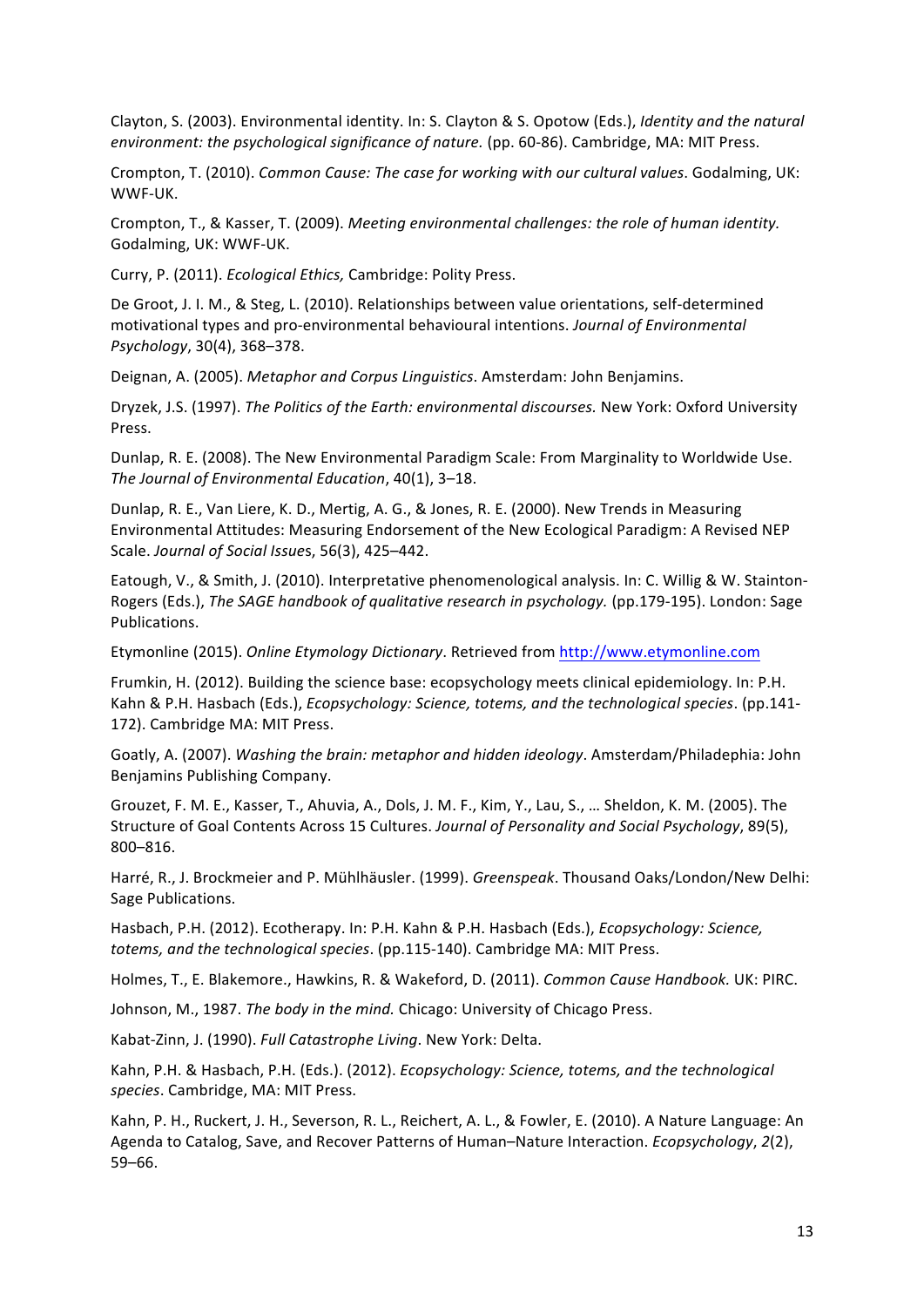Kasser, .T, Ryan, R.M., Couchman, C.E. & Sheldon, K.M. (2004). Materialistic values: their causes and consequences. In T. Kasser & A.D. Kanner, (Eds.) Psychology and Consumer Culture: The struggle for a *good life in a materialistic world.* (pp. 11-28). Washington DC: American Psychological Association.

Kesby, J. 2003. The perception of nature and the environment in Sub-Saharan Africa. In: H. Selin, H. (Ed.) *Nature across cultures: views of nature and the environmental in non-western cultures*. (pp.211- 228). Dordrecht, The Netherlands: Kluwer Academic Publishers.

Kidner D.W. (2001). *Nature and psyche: radical environmentalism and the politics of subjectivity.* Albany: State University of New York Press.

Lakoff, G. (1987). *Women, fire, and dangerous things: what categories reveal about the mind.* Chicago: University of Chicago Press.

Lakoff, G. (2010). Why it Matters How We Frame the Environment. *Environmental Communication*, *4*(1), 70–81.

Lakoff, G. (2012). Explaining Embodied Cognition Results. Topics in Cognitive Science, 4(4), 773–785.

Lakoff, G. & Johnson, M. (1980). *Metaphors We Live By*. Chicago: University of Chicago Press.

Larkin, M., Watts, S., & Clifton, E. (2006). Giving voice and making sense in interpretative phenomenological analysis. Qualitative Research in Psychology, 3(2), 102-120.

Larson B. (2011). *Metaphors for Environmental Sustainability: redefining our relationship with nature.* Newhaven: Yale University Press.

Macfarlane, R. (2015). *Landmarks*. Hamish Hamilton/Penguin Random House UK.

Macy, J. (1993). *World as Lover, World as Self.* Berkeley: Parallax Press.

Marshall J. & Reason, P. (2007). Quality in research as 'taking an attitude of inquiry'. Management *Research News,* 30(5), 368-380.

Mayer, F. S., & Frantz, C. M. (2004). The connectedness to nature scale: A measure of individuals' feeling in community with nature. *Journal of Environmental Psychology*, 24(4), 503-515.

McIntosh, A. (2002). *Soil and Soul: The People versus Corporate Power*. Aurum.

Merchant, C. (1983). *The Death of Nature*. San Francisco: Harper & Row.

Michaels, F.S. (2011). Monoculture: How One Story is Changing Everything. Canada: Red Clover Press.

Midgley, M. (2003). Myths We Live By. London and New York: Routledge.

Nhat Hanh, T. (2012). *Fear: essential wisdom for getting through the storm*. London: Rider.

Nisbet, E. K., & Zelenski, J. M. (2011). Underestimating nearby nature: Affective forecasting errors obscure the happy path to sustainability. *Psychological Science*, 22(9), 1101–6.

Nisbet, E. K., Zelenski, J. M., & Murphy, S. A. (2009). The Nature Relatedness Scale: Linking Individuals' Connection With Nature to Environmental Concern and Behavior. *Environment and Behavior*, *41*(5), 715–740. 

Nisbett, R.E. (2003). *The Geography of Thought*. New York: The Free Press.

Plumwood, V. (1993). *Feminism and the mastery of nature.* London: Routledge.

Rust, M. (2008). Climate on the couch. *Psychotherapy and Politics International*, 6(3), 157–170.

Ryan, R. M., & Deci, E. L. (2008). From Ego Depletion to Vitality: Theory and Findings Concerning the Facilitation of Energy Available to the Self. Social and Personality Psychology Compass, 2(2), 702-717.

Santorelli, S. (2000). *Heal Thy Self: lessons on mindfulness in medicine*. New York: Bell Tower.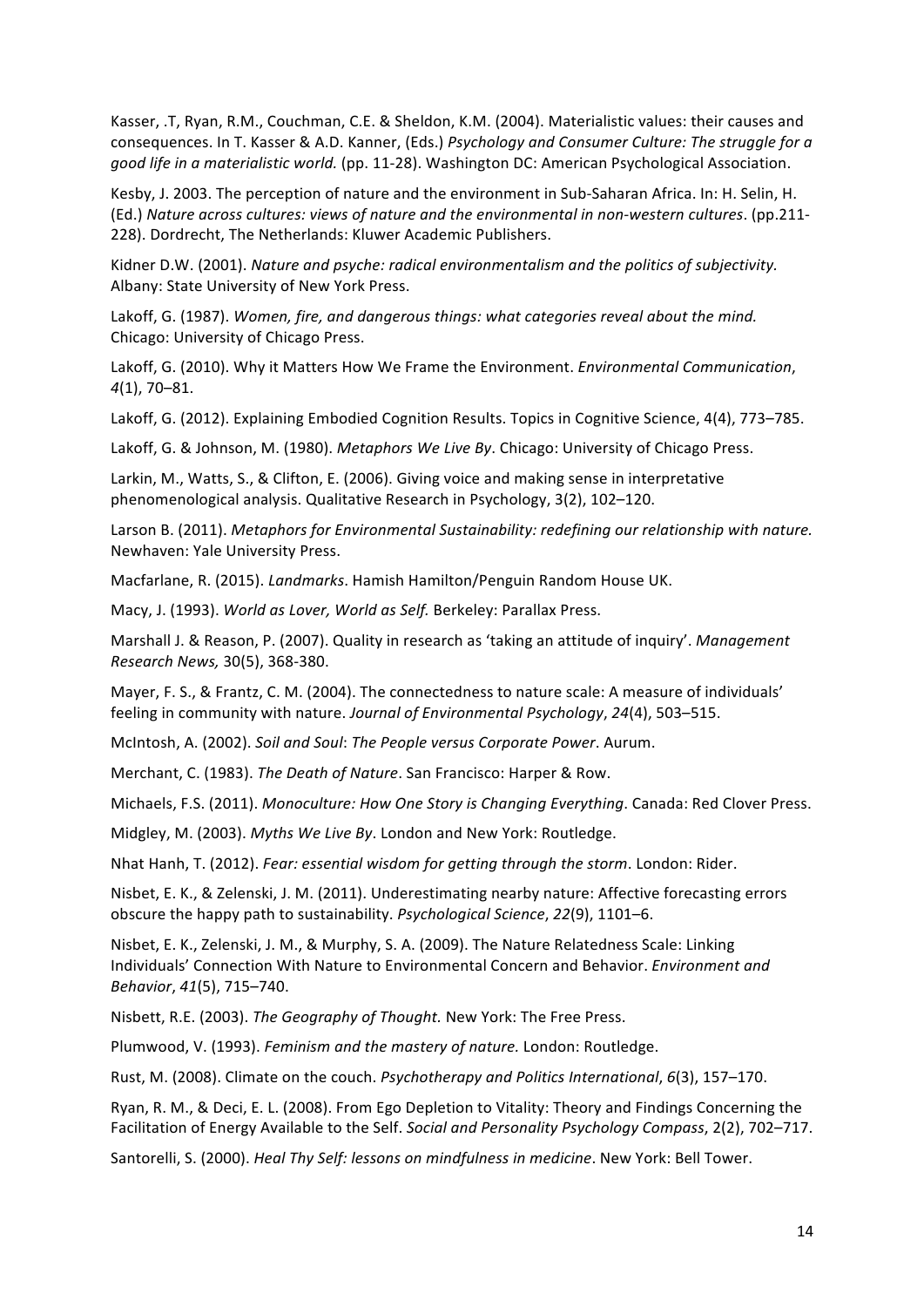Schultz, P. W. (2001). Assessing the structure of environmental concern: Concern for the self, other people, and the biosphere. Journal of Environmental Psychology, 21, 327–339.

Schultz, P. W., Shriver, C., Tabanico, J. J., & Khazian, A. M. (2004). Implicit connections with nature. *Journal of Environmental Psychology*, *24*(1), 31–42. 

Schultz, P. W., & Tabanico, J. J. (2007). Self, Identity, and the natural environment: exploring implicit connection with nature. *Journal of Applied Social Psychology*, *37*, 1219–1247.

Schwartz, S. H. (1992). Universals in the Content and Structure of Values: Theoretical Advances and Empirical Tests in 20 Countries. *Advances in Experimental Social Psychology* (Vol. 25, pp. 1–65).

Shapiro, S.L. & Schwartz G.E.R. (1999). Intentional systemic mindfulness: an integrative model for self- regulation and health. Advances in Mind-Body Medicine. 15, 128-134.

Smith, J., Flowers, P. & Larkin, M. (2009). *Interpretative Phenomenological Analysis: theory, method* and research. London: Sage.

Stibbe, A. (2006). Deep Ecology and Language: The Curtailed Journey of the Atlantic Salmon. *Society & Animals*, 14(2006), 61–77. 

Stibbe, A. (2007). Haiku and beyond: language, ecology, and reconnection with the natural world. *Anthrozoös, 20(2)*, 101-112.

Stibbe, A. (2013). An ecolinguistic approach to critical discourse studies. *Critical Discourse Studies*, DOI: 10.1080/17405904.2013.845789

Stibbe, A. (2014). Ecolinguistics and Erasure: restoring the natural world to consciousness. In: C. Hart & P. Cap (Eds.), *Contemporary Critical Discourse Studies.* (pp.583–602). London: Bloomsbury Academic.

Stibbe, A. (2015). *Ecolinguistics: language, ecology and the stories we live by.* London: Routledge.

Swim, J. K., Clayton, S., & Howard, G. S. (2011). Human behavioral contributions to climate change: psychological and contextual drivers. The American Psychologist, 66(4), 251–264.

Swim, J. K., Stern, P. C., Doherty, T. J., Clayton, S., Reser, J. P., Weber, E. U., ... Howard, G. S. (2011). Psychology's contributions to understanding and addressing global climate change. The American *Psychologist*, 66(4), 241–250.

Tam, K.-P. (2013). Concepts and measures related to connection to nature: Similarities and differences. Journal of Environmental Psychology, 34, 64-78.

Taylor, M.C. (2014). *Speed Limits: where time went and why we have so little left*. New Haven: Yale University Press. 

Thibodeau, P. H., & Boroditsky, L. (2011). Metaphors We Think With: The Role of Metaphor in Reasoning. *PLoS ONE*, *6*(2), e16782.

Totton, N. (2011). *Wild Therapy: undomesticating inner and outer worlds.* Ross-on-Wye: PCCS Books.

Trampe, W. (2001). Language and ecological crisis. In: A. Fill & P. Mühlhäuser (Eds.), *The ecolinguistics reader: language, ecology and environment. London: Continuum.* 

Uzzell, D., & Räthzel, N. (2009). Transforming environmental psychology. Journal of Environmental Psychology, 29(3), 340-350.

Weinstein, N., Przybylski, A. K., & Ryan, R. M. (2009). Can nature make us more caring? Effects of immersion in nature on intrinsic aspirations and generosity. *Personality and Social Psychology Bulletin*, *35*(10), 1315–1329. 

White, L. (1967). The historical roots of our ecological crisis. *Science, 155* (3767), 1203–1207.